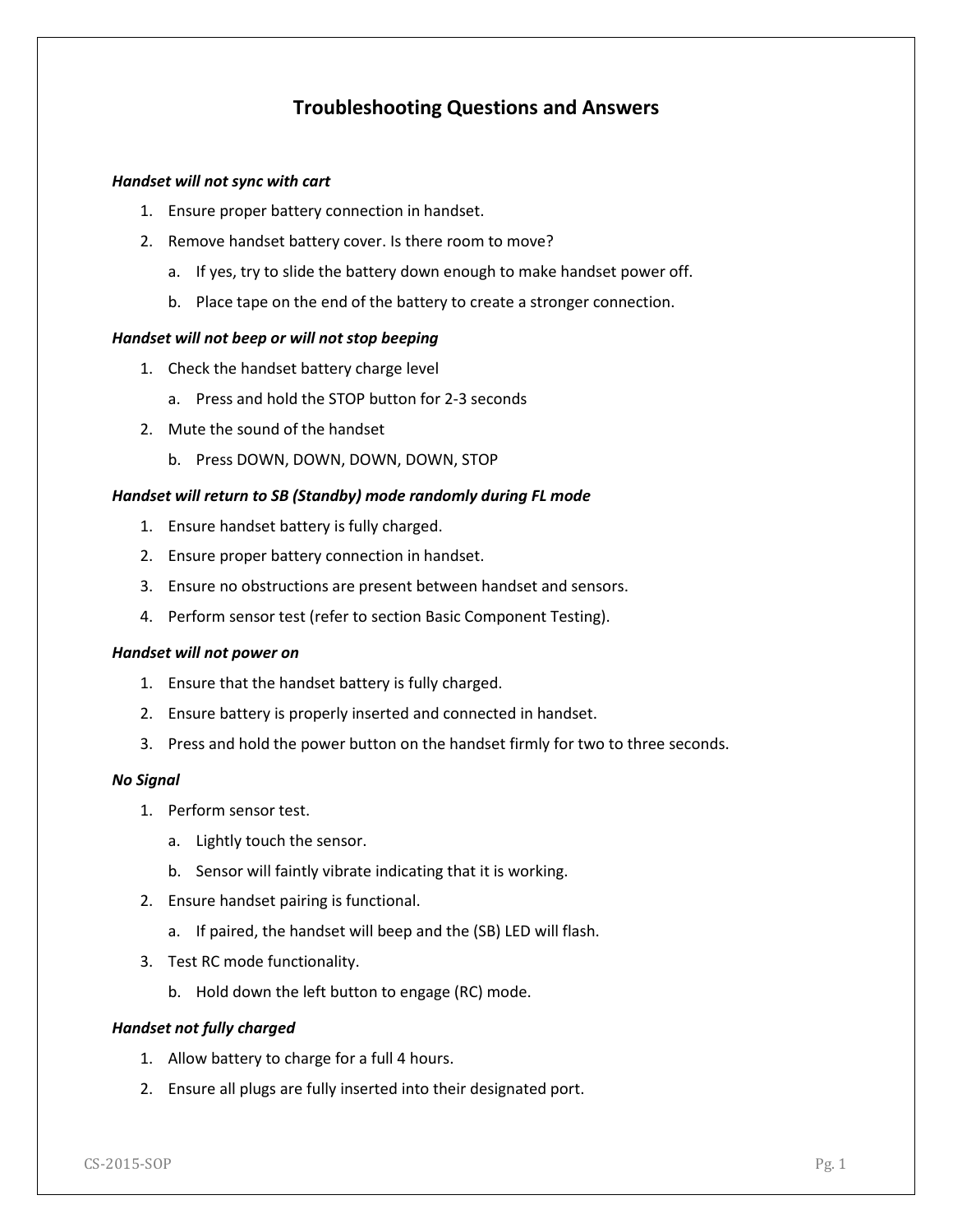## *Main battery not fully charged*

- 1. Allow battery to charge for a full 6 hours before using.
- 2. Ensure everything is plugged in correctly.
- 3. Ensure all plugs are fully inserted into their designated port?

# **Note: The charger must be plugged into the battery BEFORE plugging into an outlet.**

# *Main battery charger not illuminating / changing color.*

- 1. Unplug charger from battery and from power supply (electrical outlet).
- 2. Plug charger back into the battery FIRST then plug the other end into electrical outlet.

# *Handset will return to SB mode from FL mode immediately*

- 1. Perform sensor test.
	- a. Lightly touch the sensor.
	- b. Sensor will faintly vibrate indicating that it is working.
- 2. Perform handset test.
	- a. Power on the unit
	- b. Press and hold the power button on the handset.
		- i. If successfully paired, the handset will peep and the (SB) LED will flash.
		- ii. If all four LEDs flash simultaneously, the handset will need to be manually paired by pressing and holding the stop button while simultaneously pressing the "UP" button.
		- iii. The handset will beep and the (SB) LED will flash when pairing is successful.

# *Cart is beeping three long beeps and it won't stop.*

- 1. The charge level on the battery is low.
- 2. Charge the battery.

# *Cart still beeps three long beeps after charging the battery.*

- 1. Ensure that the connection between CaddyTrek and the charging adapter is secure.
- 2. Ensure that the plug is securely connected to the power outlet.

# **Note: The beeping may continue for a short while until the battery has accumulated some power.**

### *Cart will not power on*

- 1. Check that the battery is properly installed.
- 2. Test battery voltage using volt meter or a multi-meter.
	- a. Voltage will be between 25v 29v.
- 2. Is the battery fully charged?
	- a. To check battery level, press the RED button on top of the battery (see photo).
	- b. Three green lights = battery is fully charged.
	- c. Two green lights = battery is 50-75% charged (recommend charging before use)
	- d. One green light = battery is less than 50% charged (must be charged before use)

 $C$ S-2015-SOP Pg. 2